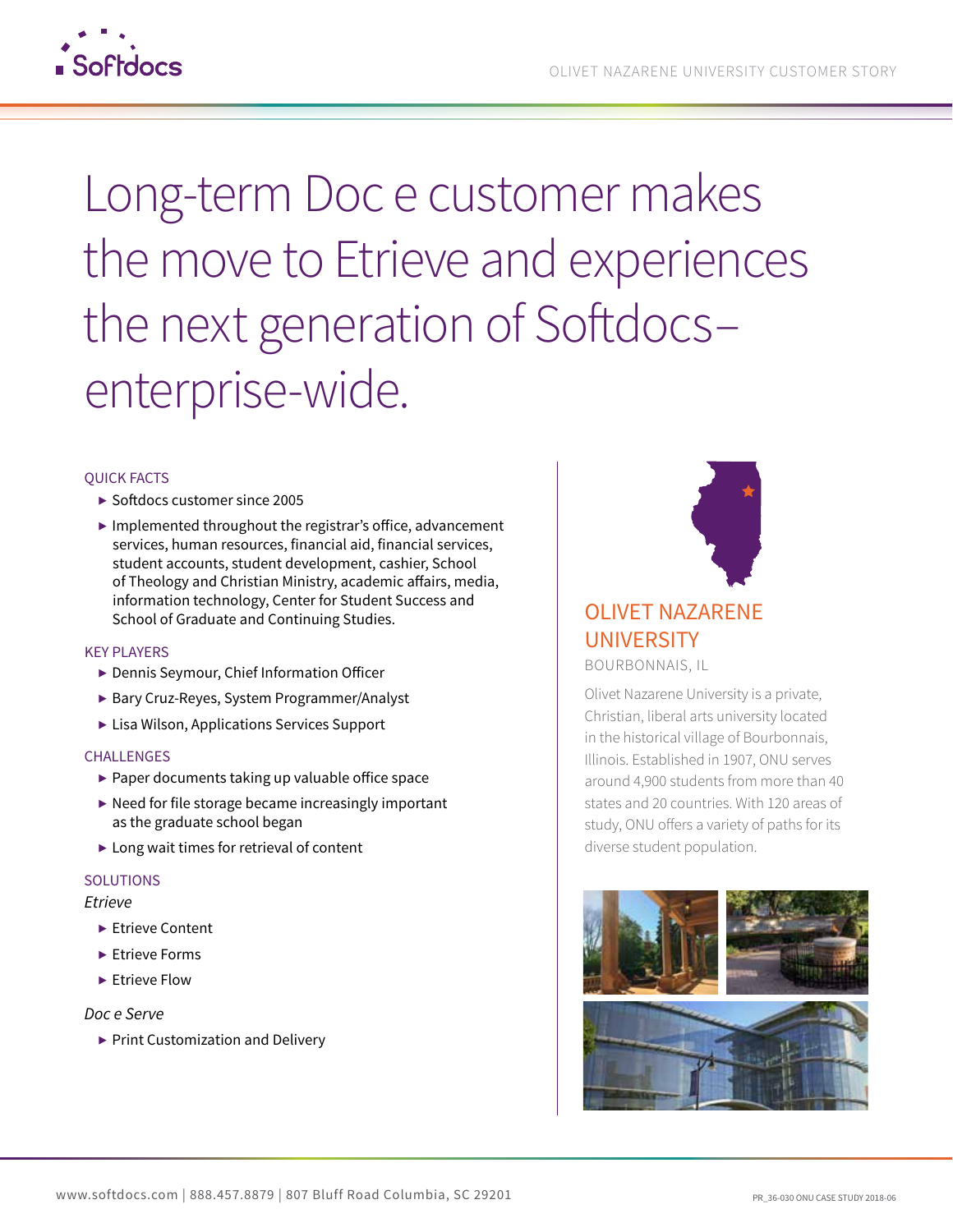

Olivet Nazarene was outgrowing itself. What they needed for ofice space was occupied by documents, and once the School of Graduate and Continuing Studies was in the process of being established, the amount of paper only continued to grow.



Olivet Nazarene University began looking for a document imaging system and found Sofdocs in 2005. In the many years since implementing, the university has saved countless amounts of time, money and

frustration, now growing their implementation across the institution.

ONU found itself in a position that so many higher education institutions experience. Years upon years of manual, paper-based processes had caught up with them and were causing a lot of frustration for students and employees alike. From a basement full of decaying paper records to lengthy wait times, it became apparent that a change must be made.

## Deciding on Document Management

Prior to 1976, ONU had no enterprise resource planning (ERP) solution, which meant nothing in the registrar's ofice was digitized. Someone coming in with a transcript request or looking to return to school to begin their Masters, meant going down to the basement and searching for files or sifing through CD towers. Decaying paper and microfiche was something of the norm for ONU.

"Before Sofdocs we had no solutions to help us manage our content," said ONU Applications Services Support Lisa Wilson.

*"Other than paper, we had a system of scanning documentation onto CDs and retrieving them with name and ID. However, soon enough we had CD towers and were experiencing the same issues we saw with file cabinets."* 

ONU began its search for a document management solution with goals to build an electronic filing system and streamline the process of retrieving content, especially for the registrar's ofice. In December of 2005, ONU licensed Sofdocs and implemented the **Doc e Suite**, Sofdocs' legacy platform for document management, electronic forms and workflow as well as **Doc e Serve** for print customization and delivery.

## Doc e Suite –The Road to Paperless

Lisa Wilson has been with ONU for 22 years, but hasn't always been part of the information technology team. When ONU first licensed Sofdocs, Wilson was working in student accounts with seven other faculty members. One of her responsibilities included managing rental properties, a job that involved conversations with tenants about payments that were oftentimes better done in private. This need for privacy got Wilson talking with diferent departments on campus.

Student accounts had a back room that Wilson thought would make a perfect ofice – the only issue was it was filled with filing cabinets. Determined to create her ofice space, Wilson started asking questions around campus and that's when she learned about ONU's implementation of the **Doc e Suite.** 

"They had an electronic filing system that would be perfect for what I wanted to do," said Wilson. "So a student worker and I started working on that project and scanned all of the paper documents for the student accounts ofice from five four-drawer file cabinets."

Wilson looked at this as a fun challenge and began working closely with IT to learn all the possibilities the **Doc e Suite** had to offer. Soon after, she got her office.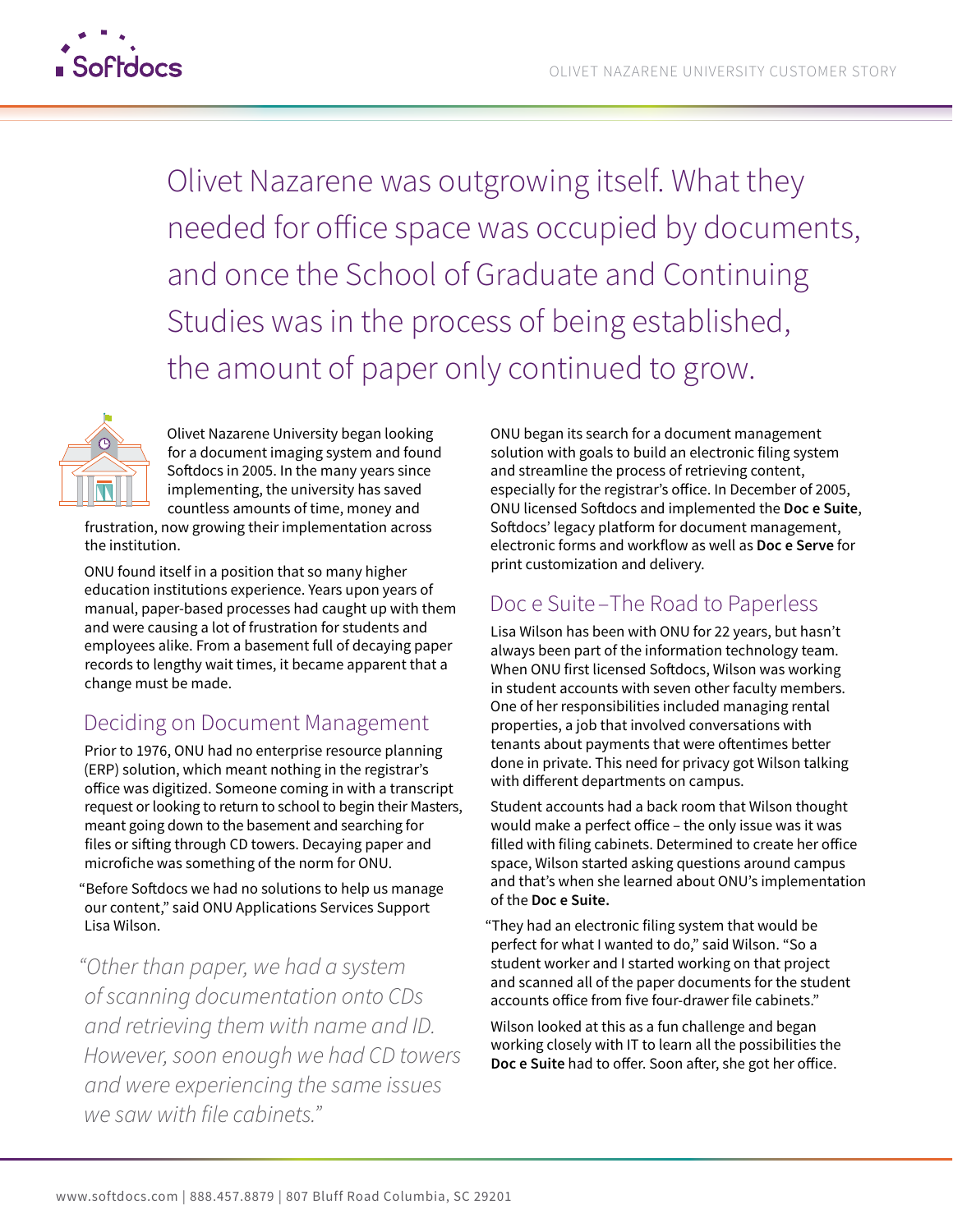

*"I then helped move the cashier ofice and rental property ofice to Doc e Scan. We went from department to department, moving our documents to the Doc e Suite and we were on our way to becoming paperless."* 

Because of her dedication to championing Sofdocs at ONU, Wilson was asked to move to IT to work to bring even more departments up on the system.

## Etrieve– Migrating to the Next Generation of Paperless

ONU was quite familiar with Softdocs after a decade of working together, so when they found out about Etrieve, IT was all in.

Afer 10 years with the **Doc e Suite**, ONU migrated to Etrieve, Softdocs' next generation enterprise content management platform. Wilson said her team saw great value in **Etrieve's** features and ease of use, as well as the personalized attention of Sofdocs' implementation consulting. It was especially comforting that they had worked with Sofdocs on their original implementation.

With over one million documents in Doc e, ONU knew they needed a strategic plan in place. They used this opportunity as a way to not only get existing **Doc e**  departments upgraded, but also roll out **Etriev**e to new departments that had not yet gone paperless.

They prioritized departments by size with the smaller areas going first. Additionally, they started to roll out new departments who were not previously leveraging Sofdocs' solutions. This allowed them to run the implementations in tandem so that the new departments got up and running on **Etrieve**, while the existing departments transferred their existing data.

As new departments took interest in **Etrieve**, they would sign up and be scheduled for roll-out. ONU's progressive approach to an enterprise-wide implementation was both eficient and beneficial.

ONU has since made substantial strides in going paperless and has brought **Etrieve** institution-wide. They now have over 4,500 users that span the registrar's ofice, advancement services, human resources, financial aid, financial services, student accounts, student

development, cashier, the School of Theology and Christian Ministry, academic afairs, media, information technology, the Center for Student Success and the School of Graduate and Continuing Studies.

## The Motive to Migrate

While ONU had seen great success with the Doc e Suite, they wanted to not only upgrade existing departments, but also continue the rollout of the solution to other areas of the institution. ONU's motivation was mainly driven by the ease of **Etrieve's** web-based infrastructure. With a fully browser-based and mobile-first design, **Etrieve** allows student and employee access to documents, forms and workflows from any device.

*"The web-based design of Etrieve has made installs and upgrades seamless. It allows us to upgrade the technology without touching each individual desktop."* 

Migrating to **Etrieve** has also made ONU's business processes faster, more transparent and simple.

"With **Etrieve**, we are leveraging more functionality across the institution and are less divided. Employees don't have to challenge another employee about the lifecycle of a particular document," said Wilson. "**Etrieve Flow**  provides a detailed workflow history that helps us identify bottlenecks and improve eficiencies across departments."

Not only were there technology benefits, Wilson went on to share that the university feels more connected with **Etrieve** given its flexibility.

"We can have multiple people at remote sites looking at a document at the same time," said Wilson.

Additionally, the time savings for ONU has been monumental.

*"When someone used to ask for a copy of this or that, we would have to scan and send, or send it through the mail. With Etrieve, we can have it to them within seconds."*